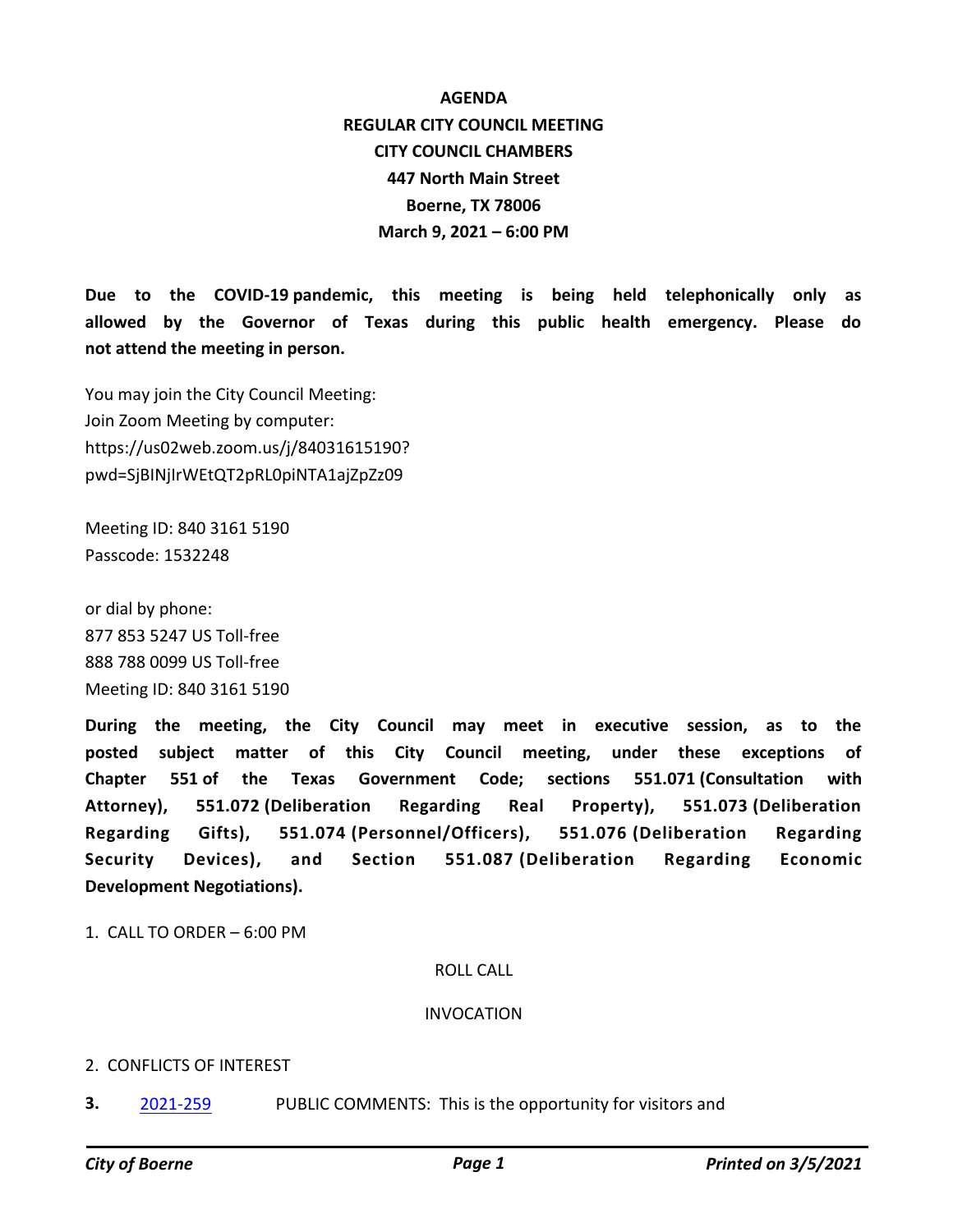### *Attachments:* [Instructions](http://boerne.legistar.com/gateway.aspx?M=F&ID=0cbc8722-4fc9-4fbe-839e-85625916b4f1.pdf)

4. CONSENT AGENDA: All items listed below within the Consent Agenda are considered to be routine by the City Council and may be enacted with one motion. There will be no separate discussion of items unless a Council Member or citizen so requests, in which event the item may be moved to the general order of business and considered in its normal sequence.

CONSIDER APPROVAL OF THE MINUTES OF THE REGULAR CITY COUNCIL MEETING ON FEBRUARY 23, 2021. **A.** [2021-258](http://boerne.legistar.com/gateway.aspx?m=l&id=/matter.aspx?key=5814)

*Attachments:* [Minutes.21.0223](http://boerne.legistar.com/gateway.aspx?M=F&ID=5aa0dbaf-443f-4515-8177-e87385bf6d0d.pdf)

- CONSIDER ON SECOND READING ORDINANCE NO. 2021-11; AN ORDINANCE AMENDING THE CITY OF BOERNE ZONING ORDINANCE NO. 2007-64, CAPTIONED, "ZONING ORDINANCE OF THE CITY OF BOERNE, TEXAS", DATED DECEMBER 18, 2007, BY AMENDING ARTICLE 3, SECTION 14, REZONING 7.33 ACRES LOCATED AT 134 GARDEN STREET (KAD NOS. 20006 AND 20007), 119 AND 125 ADLER STREET (KAD NO. 20009 AND 20010) FROM R-1, MEDIUM-DENSITY SINGLE-FAMILY RESIDENTIAL DISTRICT TO RN-1, NEIGHBORHOOD RESIDENTIAL DISTRICT; REPEALING ALL ORDINANCES IN CONFLICT; CONTAINING A SEVERANCE CLAUSE; AND DECLARING AN EFFECTIVE DATE. (Greenway Cottage Builders, LLC/ Dave Luciani, applicants original request was for R-2 zoning.) **B.** [2021-249](http://boerne.legistar.com/gateway.aspx?m=l&id=/matter.aspx?key=5805)
	- [Summary 134 Garden St Mar. 9, 2021](http://boerne.legistar.com/gateway.aspx?M=F&ID=c5bed7f2-92b9-4331-b692-b65c62f432a6.doc) [Ordinance No. 2021-11](http://boerne.legistar.com/gateway.aspx?M=F&ID=59185d01-4e0a-4ab3-97b7-85ea07e3d938.docx) [Att 1 - Location Map](http://boerne.legistar.com/gateway.aspx?M=F&ID=832108da-d7b3-4714-bc84-63ae3cc3c356.pdf) [Att 2 - Aerial Map](http://boerne.legistar.com/gateway.aspx?M=F&ID=eb0f84fe-86fb-400f-b8a6-048e219bc0d5.pdf) [Att 3 - Current Zoning](http://boerne.legistar.com/gateway.aspx?M=F&ID=8e2ae946-b1ad-474a-887a-6effc8d4b1eb.pdf) [Att 4 - Proposed RN-1](http://boerne.legistar.com/gateway.aspx?M=F&ID=08b4bfe1-b2c9-49ba-8530-4d522a3ab17a.pdf) [Att 5 - Future Land Use Map](http://boerne.legistar.com/gateway.aspx?M=F&ID=e60df3c0-bd1d-473b-9371-3a3446626271.pdf) [Att 6 - Option A with divided zoning](http://boerne.legistar.com/gateway.aspx?M=F&ID=6e8ed4af-1126-4755-b461-5e07b6e32d9e.pdf) [Att 7 - Option B](http://boerne.legistar.com/gateway.aspx?M=F&ID=1315d081-60d0-4f77-a26c-6acb3d1c4e0f.pdf) *Attachments:*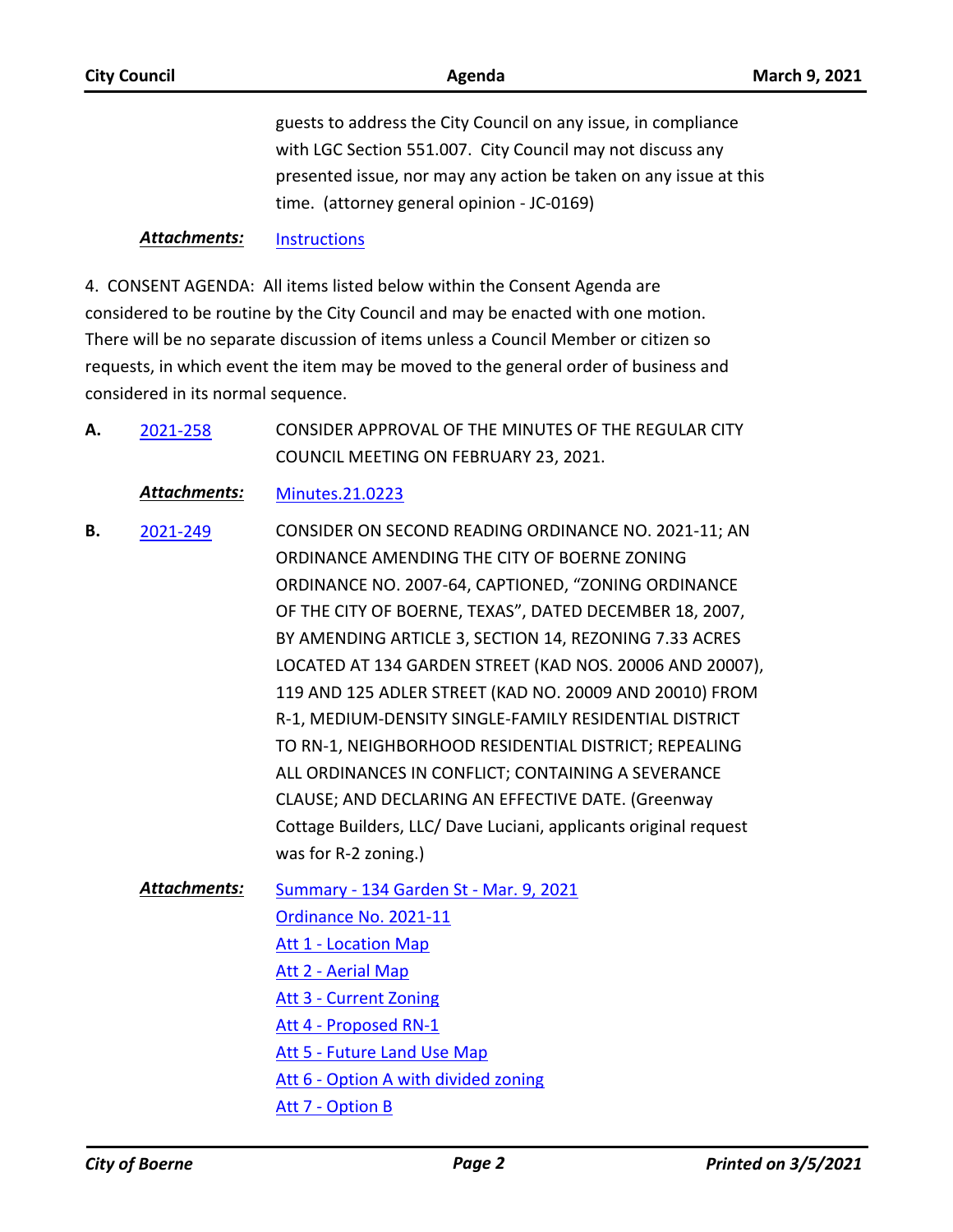## REGULAR AGENDA

- 5. PRESENTATIONS, PUBLIC HEARINGS, AND ORDINANCES:
- RECEIVE THE COMPREHENSIVE ANNUAL REPORT (CAFR) FROM ABIP, PC FOR FISCAL YEAR 2019-2020. **A.** [2021-247](http://boerne.legistar.com/gateway.aspx?m=l&id=/matter.aspx?key=5803)
	- [AIS CAFR Presentation 3-9-2021](http://boerne.legistar.com/gateway.aspx?M=F&ID=b096fb66-dba5-410d-9185-e900c4ebd5ab.docx) [2020 CAFR Final](http://boerne.legistar.com/gateway.aspx?M=F&ID=51986833-ef1e-4e50-a50d-52769e81a391.pdf) [City of Boerne, Texas Management Letter 2020](http://boerne.legistar.com/gateway.aspx?M=F&ID=e586f064-a456-4d62-b708-e57c9bc9a489.pdf) *Attachments:*
- PROPOSED ADOPTION OF THE REVISED CITY OF BOERNE ZONING MAP AND UNIFIED DEVELOPMENT CODE TEXT AMENDMENTS. **B.** [2021-251](http://boerne.legistar.com/gateway.aspx?m=l&id=/matter.aspx?key=5807)
	- I. PRESENTATION
	- II. PUBLIC HEARING
	- [Summary UDC Public Hearing](http://boerne.legistar.com/gateway.aspx?M=F&ID=7ffc2d19-0bc7-4780-9b78-7e70a1b7d288.doc) [Public Hearing Notice](http://boerne.legistar.com/gateway.aspx?M=F&ID=8d216068-3d39-4882-96c2-a8ca4465c3ce.pdf) *Attachments:*
- CONSIDER A ONE-TIME READING OF ORDINANCE NO. 2021-12; AS PERMITTED BY THE CITY OF BOERNE'S HOME RULE CHARTER SECTION 3.11.A. (As described below) **C.** [2021-253](http://boerne.legistar.com/gateway.aspx?m=l&id=/matter.aspx?key=5809)
- CONSIDER ORDINANCE NO. 2021-12; AN ORDINANCE OF THE CITY OF BOERNE, TEXAS, AMENDING ORDINANCE NO. 2020-29, CAPTIONED, "ADOPTING A UNIFIED DEVELOPMENT CODE THAT INCORPORATES ZONING, SUBDIVISION, SIGN AND DEVELOPMENT ORDINANCES" BY AMENDING THE EFFECTIVE DATE FROM MARCH 24, 2021 TO MAY 26, 2021. (Change effective date of the UDC) **D.** [2021-252](http://boerne.legistar.com/gateway.aspx?m=l&id=/matter.aspx?key=5808)
	- [Summary UDC March 9, 2021](http://boerne.legistar.com/gateway.aspx?M=F&ID=17d705d7-4461-4888-ad78-684b667f0217.doc) [Ordinance No. 2021-12](http://boerne.legistar.com/gateway.aspx?M=F&ID=f0a21c1e-236d-4132-83bb-afefeeb8bfb5.docx) *Attachments:*
- CONSIDER A ONE-TIME READING OF ORDINANCE NO. 2021-13; AS PERMITTED BY THE CITY OF BOERNE'S HOME RULE CHARTER SECTION 3.11.A. (As described below) **E.** [2021-254](http://boerne.legistar.com/gateway.aspx?m=l&id=/matter.aspx?key=5810)
- CONSIDER ORDINANCE NO. 2021-13; AN ORDINANCE OF THE CITY OF BOERNE, TEXAS, AMENDING ORDINANCE NO. 2021-10, **F.** [2021-250](http://boerne.legistar.com/gateway.aspx?m=l&id=/matter.aspx?key=5806)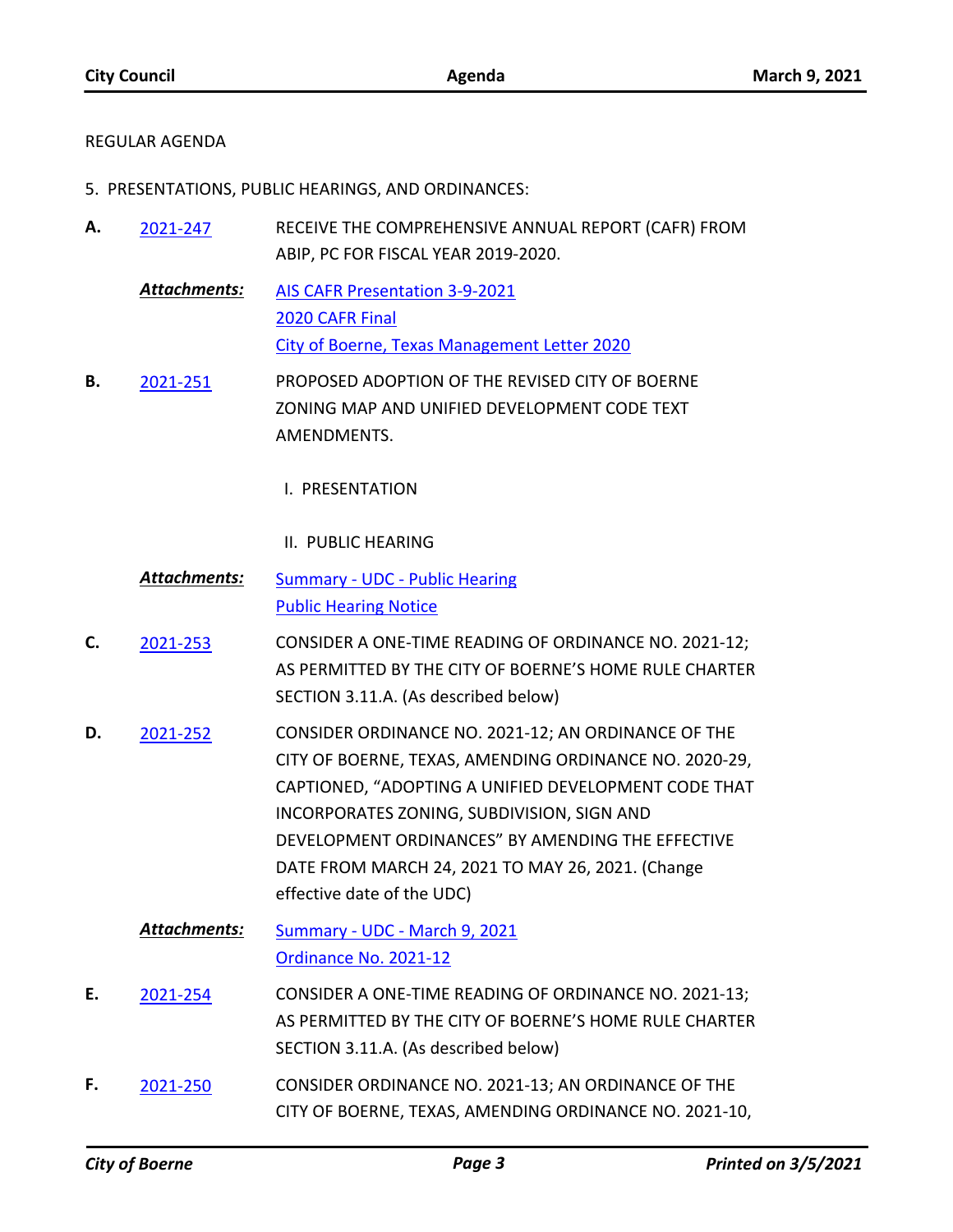| <b>City Council</b>       |                     | Agenda                                                                                                                                                                                                                                                                                                                                                                          | March 9, 2021 |
|---------------------------|---------------------|---------------------------------------------------------------------------------------------------------------------------------------------------------------------------------------------------------------------------------------------------------------------------------------------------------------------------------------------------------------------------------|---------------|
|                           |                     | CAPTIONED, "ADOPTING THE ENGINEERING DESIGN MANUAL"<br>BY AMENDING THE EFFECTIVE DATE FROM MARCH 24, 2021 TO<br>MAY 26, 2021. (Change effective date to match the UDC)                                                                                                                                                                                                          |               |
|                           | Attachments:        | <b>Summary - EDM - Mar 09, 2021</b><br>Ordinance No. 2021-13                                                                                                                                                                                                                                                                                                                    |               |
| G.                        | 2021-248            | CONSIDER ON FIRST READING ORDINANCE NO. 2021-14; AN<br>ORDINANCE ESTABLISHING SPEED LIMITS ON PORTIONS OF<br>RANGER CREEK ROAD, UPPER BALCONES ROAD, EAST SHOOTING<br>CLUB ROAD, OLD SAN ANTONIO ROAD, AND CASCADE CAVERNS<br>ROAD; AND PROVIDING FOR A PENALTY NOT TO EXCEED \$200<br>FOR EACH VIOLATION OF THIS ORDINANCE. (Establish speed<br>limits on newly annexed roads) |               |
|                           | <b>Attachments:</b> | AIS-CountyRoadAnnexationsSpeedLimts FirstHearing<br>Ordinance No. 2021-14                                                                                                                                                                                                                                                                                                       |               |
| 6. OTHER ITEMS:           |                     |                                                                                                                                                                                                                                                                                                                                                                                 |               |
| А.                        | 2021-246            | SEMI-ANNUAL UPDATE FROM BOERNE KENDALL COUNTY<br>ECONOMIC DEVELOPMENT CORPORATION PRESIDENT AND CEO,<br>AMY STORY.                                                                                                                                                                                                                                                              |               |
|                           | <b>Attachments:</b> | AIS - BKCEDC Update 03.09.21                                                                                                                                                                                                                                                                                                                                                    |               |
| 7. CITY MANAGER'S REPORT: |                     |                                                                                                                                                                                                                                                                                                                                                                                 |               |
| А.                        | 2021-255            | 2020 TREE CITY USA (Zincke)                                                                                                                                                                                                                                                                                                                                                     |               |
| В.                        | 2021-256            | LEGISLATIVE UPDATE (Quirk)                                                                                                                                                                                                                                                                                                                                                      |               |

- 8. COMMENTS FROM COUNCIL No discussion or action may take place.
- 9. EXECUTIVE SESSION IN ACCORDANCE WITH THE TEXAS GOVERNMENT CODE:
- SECTIONS 551.071 CONSULTATION WITH ATTORNEY REGARDING LEGAL MATTERS RELATED TO HTeaO APPLICATION. **A.** [2021-257](http://boerne.legistar.com/gateway.aspx?m=l&id=/matter.aspx?key=5813)

10. RECONVENE INTO OPEN SESSION AND TAKE ANY NECESSARY ACTION RELATING TO THE EXECUTIVE SESSION AS DESCRIBED ABOVE.

11. ADJOURNMENT